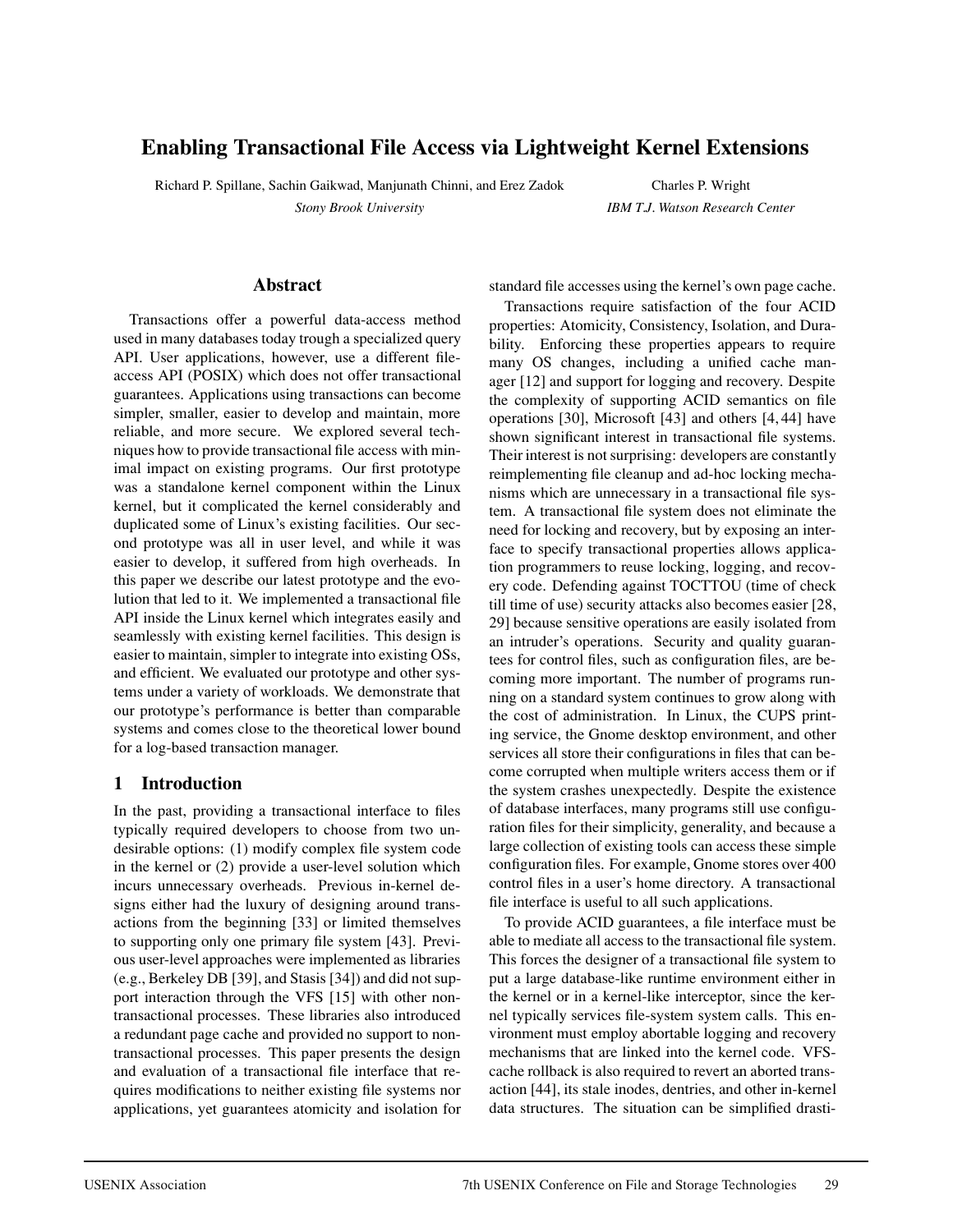cally if one abandons the requirement that the backing store for file operations must be able to interact with other transaction-oblivious processes (e.g., grep), and by duplicating the functionality of the page cache in user space. This concession is often made by transactional libraries such as Berkeley DB [39] and Stasis [34]: they provide a transactional interface only to a single file and they do not solve the complex problems of rewinding the page cache and stale in-memory structures after a process aborts. Systems such as QuickSilver [33] and TxF [43] address this trade-off between the completeness and implementation size by redesigning a specific file system around proper support for transactional file operations. In this paper we show that such a redesign is unnecessary, and that every file system can provide a transactional interface without requiring specialized modifications. We describe our system which uses a seamless approach to provide transactional semantics using a new dynamically loaded kernel module, and only minor modifications to existing kernel code. Our technique keeps kernel complexity low yet still offers a fullfledged transactional file interface without introducing unnecessary overheads for non-transactional processes.

We call our file interface *Valor*. Valor relies on improved locking and write ordering semantics that we added to the kernel. Through a kernel module, it also provides a simple in-kernel logging subsystem optimized for writing data. Valor's kernel modifications are small and easily separable from other kernel components; thus introducing negligible kernel complexity. Processes can use Valor's logging and locking interfaces to provide ACID transactions using seven new system calls. Because Valor enforces locking in the kernel, it can protect operations that a transactional process performs from any other process in the system. Valor aborts a process's transaction if the process crashes. Valor supports large and long-living transactions. This is not possible for ext3, XFS, or any other journaling file system: these systems can only abort the entire file system journal, and only if there is a hardware I/O error or the entire system crashes. These systems' transactions must always remain in RAM until they commit (see Section 2).

Another advantage of our design is that it is implemented on top of an unmodified file system. This results in negligible overheads for processes not using transactions: they simply access the underlying file system, only using the Valor kernel modifications to acquire necessary locks. Using tried-and-true file systems also provides good performance compared to systems that completely replace the file system with a database. Valor runs with a statistically indistinguishable overhead on top of ext3 under typical loads when providing a transactional interface to a number of sensitive configuration files. Valor is designed from the beginning to run well

without durability. File system semantics accept this as the default, offering  $f<sub>sync</sub>(2)$  [9] as the accepted means to block until data is safely written to disk. Valor has an analogous function to provide durable commits. This makes sense in a file-system setting as most operations are easily repeatable. For non-durable transactions, Valor's overhead on top of an idealized mock logging implementation is only 35% (see Section 4).

The rest of this paper is organized as follows. In Section 2 we describe previous experiences with designing transactional systems and related work that have led us to Valor. We detail Valor's design in Section 3 and evaluate its performance in Section 4. We conclude and propose future work in Section 5.

### **2 Background**

The most common approach for transactions on stable storage is using a relational database, such as an SQL server (e.g., MySQL [22]) or an embedded database library (e.g., Berkeley DB [39]); but they have also long been a desired programming paradigm for file systems. By providing a layer of abstraction for concurrency, error handling, and recovery, transactions enable simpler, more robust programs. Valor's design was informed by two previous file systems we developed using Berkeley DB: KBDBFS and Amino [44]. Next we discuss journaling file systems' relationship to our work, and we follow with discussions on database file systems and APIs.

### **2.1 Beyond Journaling File Systems**

Journaling file systems suffer from two draw-backs: (1) they must store all data modified by a transaction in RAM until the transaction commits and (2) their journals are not designed to be accessed by user processes [16, 31, 42]. Journaling file systems store only enough information to commit a transaction already stored in the log (redo-only record). This results in journaling file systems being forced to contain all data for all in-flight transactions in RAM [6, 7, 42]. For metadata transactions, which are finite in size and duration, journaling file systems are a convenient optimization. However, we wanted to provide user processes with transactions that could be megabytes large and run for long periods of time. The RAM restriction of a journaling file system is too limiting to support versatile file-based transactions.

Two primary approaches were used to provide filesystem transactions to user processes. (1) *Database file systems* provide transactions to user processes by making fundamental changes to the design of a standard file system to support better logging and rollback of inodes, dentries, and cached pages [33, 36, 43]. (2) *Database access APIs* provide transactions to user processes by offering a user library that exposes a transactional page file. Processes can store application data in the page file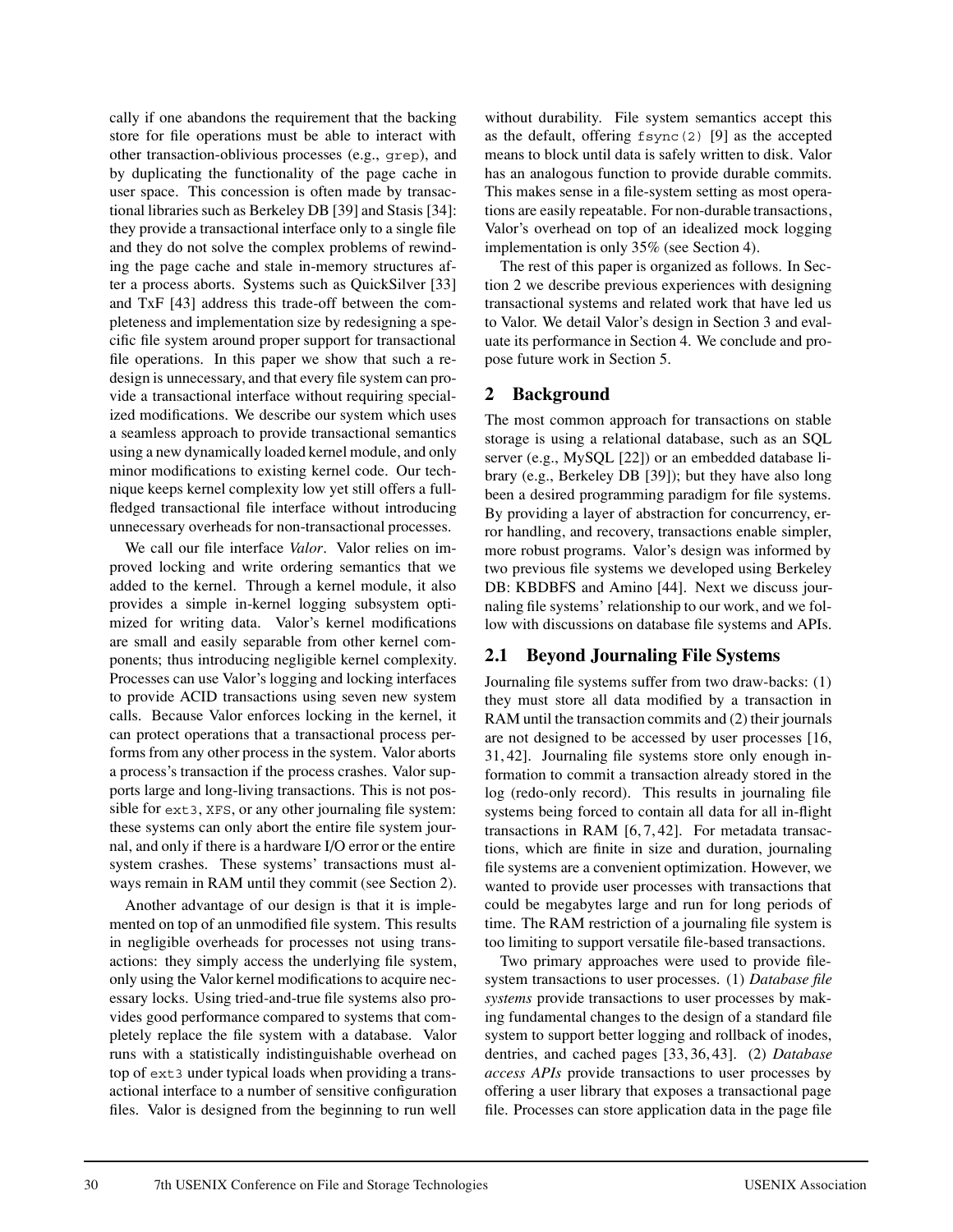by using library-specific API routines rather than storing their data on the file system [34, 39]. Valor represents an alternative to the above two approaches. Valor's design was settled after designing KBDBFS and Amino [44]. We discuss KBDBFS and Amino in their proper contexts in Sections 2.2 and 2.3, respectively.

## **2.2 Database File Systems**

KBDBFS was an in-kernel file system built on a port of the Berkeley Database [39] to the Linux kernel. It was part of a larger project that explored uses of a relational database within the kernel. KBDBFS utilized transactions to provide file-system–level consistency, but did not export these same semantics to user-level programs. It became clear to us that unlocking the potential value of a file system built on a database required exporting these transactional semantics to user-level applications. KB-DBFS could not easily export these semantics to userlevel applications, because as a standard kernel file system in Linux it was bound by the VFS to cache various objects (e.g., inodes and directory entries), all of which ran the risk of being rolled back by the transaction. To export transactions to user space, KBDBFS would therefore be required to either bypass the VFS layers that require these cached objects, or alternatively track each transaction's modifications to these objects. The first approach would require major kernel modifications and the second approach would duplicate much of the logging that BDB was already providing, losing many of the benefits provided by the database.

Our design of KBDBFS was motivated in part by a desire to modify the existing Linux kernel as little as possible. Another transaction system which modified an existing OS was Seltzer's log-structured file system, modified to support transaction processing [37]. Seltzer et al's simulations of transactions embedded in the file system showed that file system transactions can perform as well as a DBMS in disk-bound configurations [35]. They later implemented a transaction processing (TP) system in a log-structured file system (LFS), and compared it to a user-space TP system running over LFS and a read-optimized file system [37].

Microsoft's TxF [19,43] and QuickSilver's [33] database file systems leverage the early incorporation of transactions support into the OS. TxF exploits the transaction manager which was already present in Windows. TxF uses multiple file versions to isolate transactional readers from transactional writers. TxF works only with NTFS and relies on specific NTFS modifications and how NTFS interacts with the Windows kernel. Quick-Silver is a distributed OS developed by IBM Research that makes use of transactional IPC [33]. QuickSilver was designed from the ground up using a microkernel architecture and IPC. To fully integrate transactions into the OS, QuickSilver requires a departure from traditional APIs and requires each OS component to provide specific rollback and commit support. We wanted to allow existing applications and OS components to remain largely unmodified, and yet allow them to be augmented with simple begin, commit, and abort calls for file system operations. We wanted to provide transactions without requiring fundamental changes to the OS, and without restricting support to a particular file system, so that applications can use the file system most suited to their work load on any standard OS. Lastly, we did not want to incur any overheads on non-transactional processes.

Inversion File System [24], OdeFS [5], iFS [26], and DBFS [21] are database file systems implemented as user-level NFS servers [17]. As they are NFS servers (which predate NFSv4's locking and callback capabilities [38]), the NFS client's cache can serve requests without consulting the NFS server's database; this could allow a client application to write to a portion of the file system that has since been locked by another application, violating the client application's isolation. They do not address the problem of supporting efficient transactions on the local disk.

## **2.3 Database Access APIs**

The other common approach to providing a transactional interface to applications is to provide a user-level library to store data in a special page file or B-Tree maintained by the library. Berkeley DB offers a B-Tree, a hash table, and other structures [39]. Stasis offers a page file [34]. These systems require applications to use database-specific APIs to access or store data in these library-controlled page files.

Based on our experiences with KBDBFS, we chose to prototype a transactional file system, again built on BDB, but in user space. Our prototype, Amino, utilized Linux's process debugging interface, ptrace [8], to service file-system–related calls on behalf of other processes, storing all data in an efficient Berkeley DB B-tree schema. Through Amino we demonstrated two main ideas. First, we revealed the ability to provide transactional semantics to user-level applications. Second, we showed the benefits that user-level programs gain when they use these transactional semantics: programming model simplification and application-level consistency [44]. Although we extended ptrace to reduce context switches and data copies, Amino's performance was still poor compared to an in-kernel file system for some system-call–intensive workloads (such as the configuration phase of a compile). Finally, although Amino's performance was comparable to Ext3 for metadata workloads (such as Postmark [14]), for data-intensive workloads, Amino's database layout resulted in significantly lower throughput. Amino was a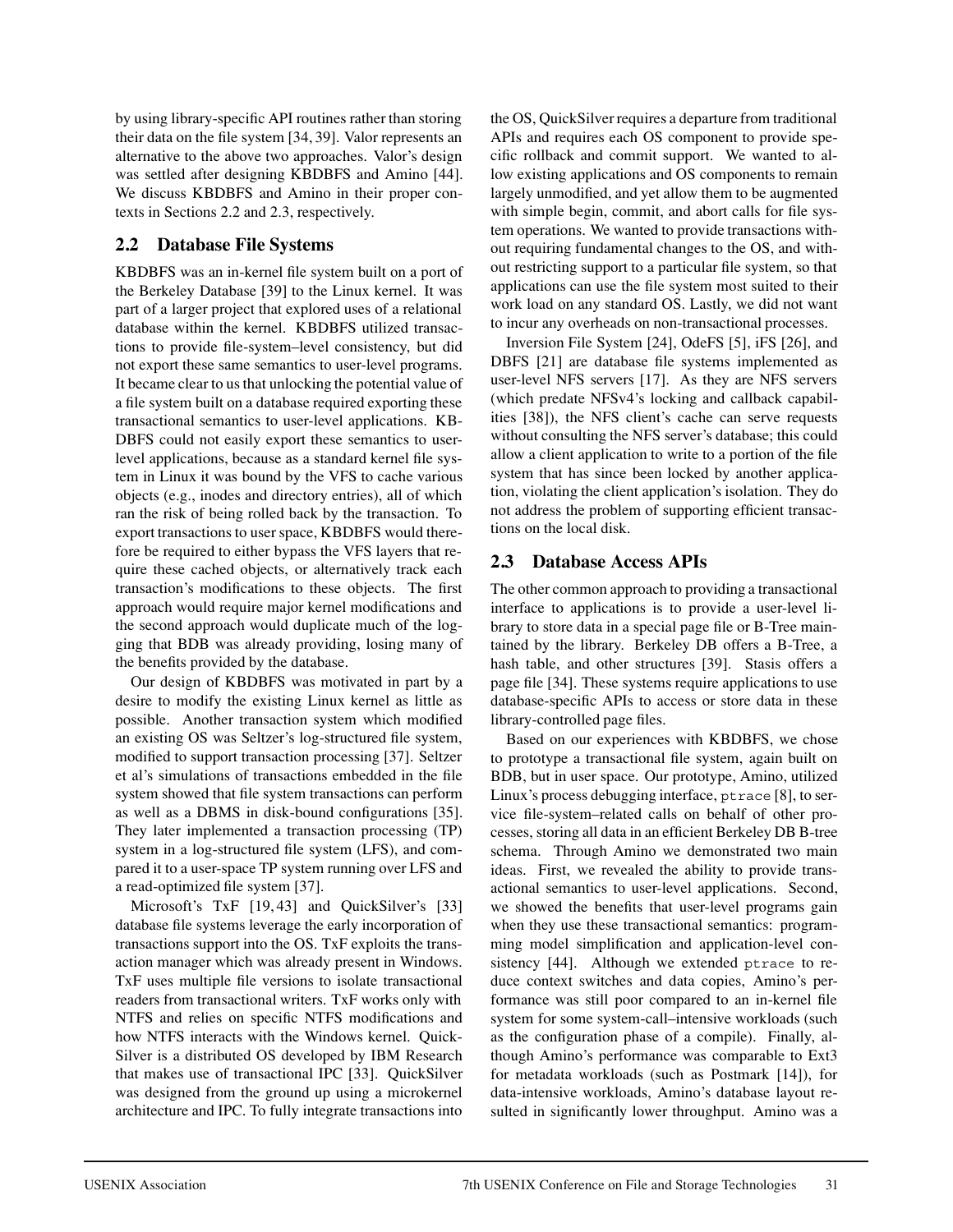successful project in that it validated the concept of a transactional file system with a user-visible transactional API, but the performance we achieved could not displace traditional file systems. Moreover, one of our primary goals is for transactional and non-transactional programs to have access to the same data through the file system interface. Although Amino provided binary compatibility with existing applications, running programs through a ptrace monitor is not as seamless as we liked. The ptrace monitor had to run in privileged mode to service all processes, it serviced system calls inefficiently due to additional memory copies and context switches, and it imposed additional overhead from using signal passing to simulate a kernel system call interface for applications [44]. Other user level approaches to providing transactional interfaces include Berkeley DB and Stasis.

**Berkeley DB.** Berkeley DB is a user library that provides applications with an API to transactionally update key-value pairs in an on-disk B-Tree. We discuss Berkeley DB's relative performance in depth in Section 4. We benchmark BDB through Valor's file system extensions. Relying on BDB to perform file system operations can result in large overheads for large serial writes or large transactions (256MiB or more). This is because BDB is being used to provide a file interface, which is used by applications with different work-loads than applications that typically use a database. If the regular BDB interface is used, though, transaction-oblivious processes cannot interact with transactional applications, as the formed use the file system interface directly.

**Stasis.** Stasis provides applications a transactional interface to a page file. Stasis requires that applications specify their own hooks to be used by the database to determine efficient undo and redo operations. Stasis supports nested transactions [7] alongside write-ahead logging and LSN-Free pages [34] to improve performance. Stasis does not require applications to use a B-Tree on disk and exposes the page file directly. Like BDB, Stasis requires applications to be coded against its API to read and write transactionally. Like BDB, Stasis does not provide a transactional interface on top of an existing file system which already contains data. Also like BDB, Stasis implements its own private, yet redundant page cache which is less efficient than cooperating with the kernel's page cache (see Section 4).

Reflecting on our experience with KBDBFS and Amino, we have come to the conclusion that adapting the file system interface to support ACID transactions does indeed have value and that the two most valuable properties that the database provided to us were the logging and the locking infrastructure. Therefore, in Valor we provide two key kernel facilities: (1) extended mandatory locking and (2) simple write ordering. Extended mandatory locking lets Valor provide the isolation that in our previous prototypes was provided by the database's locking facility. Simple write ordering lets Valor's logging facility use the kernel's page cache to buffer dirty pages and log pages which reduces redundancy, improves performance, and makes it easier to support transactions on top of existing file systems.

#### **3 Design and Implementation**

The design of Valor prioritizes (1) a low complexity kernel design, (2) a versatile interface that makes use of transactions optional, and (3) performance. Our seamless approach achieves low complexity by exporting just a minimal set of system calls to user processes. Functionality exposed by these system calls would be difficult to implement efficiently in user-space.

Valor allows applications to perform file-system operations within isolated and atomic transactions. Isolation guarantees that file-system operations performed within one transaction have no impact on other processes. Atomicity guarantees that committing a transaction causes all operations performed in it to be performed at once, as a unit inseparable even by a system crash. If desired, Valor can ensure a transaction is durable: if the transaction completes, the results are guaranteed to be safe on disk. We now turn to Valor's *transactional model*, which specifies the scope of these guarantees and what processes must do to ensure they are provided.

**Transactional Model.** Valor's transactional guarantees extend to the individual inodes and pages of directories and regular files for reads and writes. A process must lock an entire file if it will read from or write to its inode. Appends and truncations modify the file size, so they also must lock the entire file. To overwrite data in a file, only the affected pages need to be locked. When performing directory operations like file creation and unlinking, only the containing directory needs to be locked. When renaming a directory, processes must also recursively lock all of the directory's descendants. This is the accepted way to handle concurrent lockers during a directory rename [27]. More sophisticated locking schemes (e.g., intent locks [3]) that improve performance and relieve contention among concurrent processes are beyond the scope of this paper.

We now turn to the concepts underlying Valor's architecture. These concepts are implemented as components of Valor's system; they are illustrated in Figure 1.

**1. Logging Device.** In order to guarantee that a sequence of modifications to the file system completes as a unit, Valor must be able to undo partial changes left behind by a transaction that was interrupted by either a system crash or a process crash. This means that Valor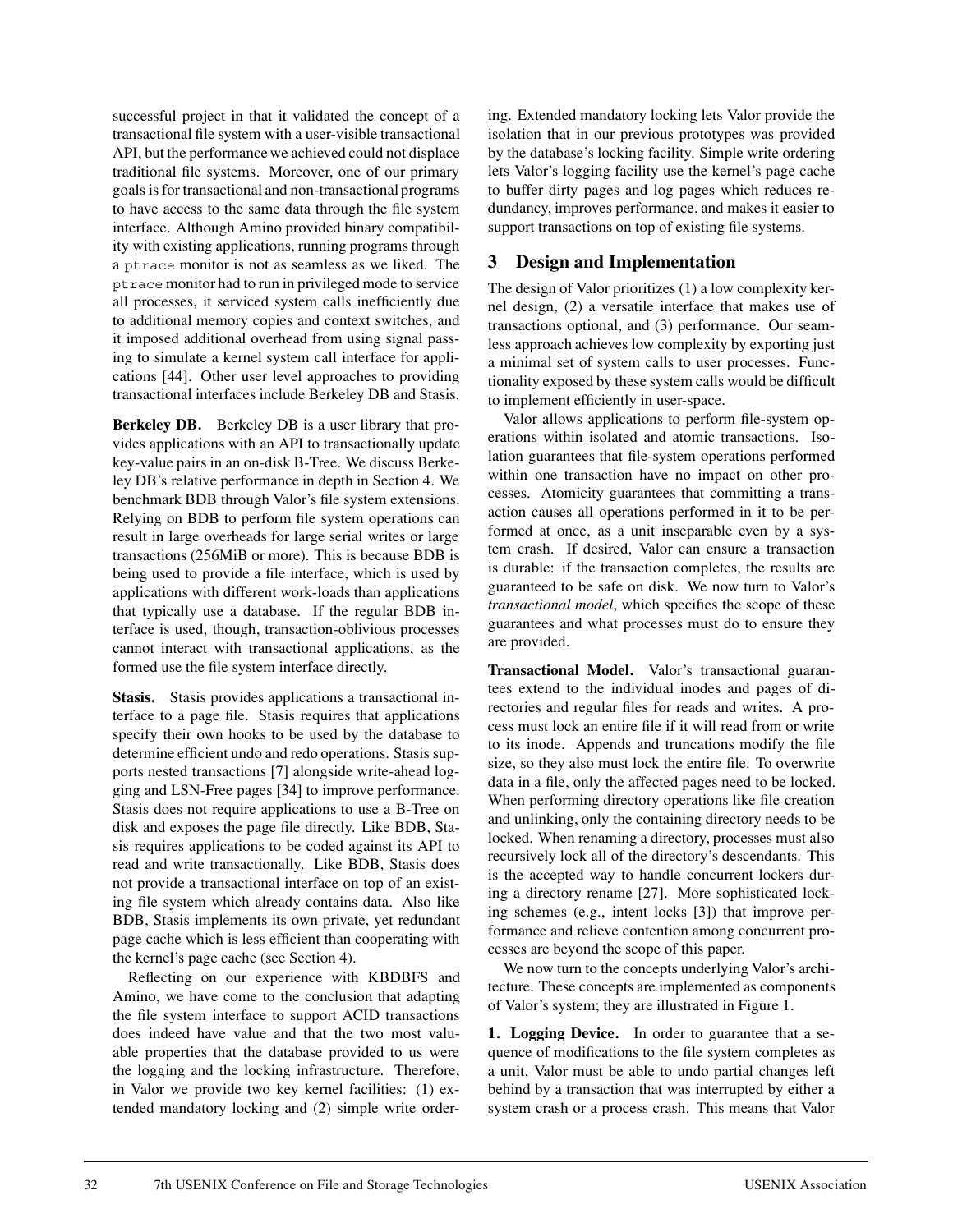

*Figure 1: Valor Architecture*

must store some amount of auxiliary data, because an unmodified file system can only be relied upon to atomically update a single sector and does not provide a mechanism for determining the state before an incomplete write. Common mechanisms for storing this auxiliary data include a *log* [7] and WAFL [13]. Valor does not modify the existing file system, so it uses a log stored on a separate partition called the *log partition*.

**2. Simple Write Ordering.** Valor relies on the fact that even if a write to the file system fails to complete, the auxiliary information has already been written to the log. Valor can use that information to undo the partial write. In short, Valor needs to have a way to ensure that writes to the log partition occur before writes to other file systems. This requirement is a special case of *write ordering*, in which the page cache can control the order in which its writes reach the disk. We discuss our implementation in Section 3.1, which we call *simple write ordering* both because it is a special case and because it operates specifically at page granularity.

**3. Extended Mandatory Locking.** Isolation gives a process the illusion that there are no other concurrently executing processes accessing the same files, directories, or inodes. Transactional processes can implement this by first acquiring a lock before reading or writing to a page in a file, a file's inode, or a directory. However, an OS with a POSIX interface and pre-existing applications must support processes that do not use transactions. These *transaction-oblivious* processes do not acquire locks before reading from or writing to files or directories. *Extended mandatory locking* ensures that all processes acquire locks before accessing these resources. See Section 3.2.

**4. Interception Mechanism.** New applications can use special APIs to access the transaction functionality that Valor provides; however, pre-existing applications must be made to run correctly if they are executed inside a transaction. This could occur if, for example, a Valor-aware application starts a transaction and launches a standard shell utility. To do this, Valor modifies the standard POSIX system calls used by unmodified applications to perform the locking necessary for proper isolation. Section 3.3 describes our modifications.

The above four Valor components provide the necessary infrastructure for the seven Valor system calls. Processes that desire transactional semantics must use the Valor system calls to log their writes and acquire locks on files. We now discuss the Valor system calls and then provide a short example to illustrate Valor's basic operation.

**Valor's Seven System Calls.** When an application uses the following seven system calls correctly (e.g., calling the appropriate system call before writing to a page), Valor provides that application fully transactional semantics. This is true even if other user-level applications do not use these system calls or use them incorrectly.

- **Log Begin** begins a transaction. This must be called before all other operations within the transaction.
- **Log Append** logs an *undo-redo record*, which stores the information allowing a subsequent operation to be reversed. This must be called before every operation within the transaction. See Section 3.1.
- **Log Resolve** ends a transaction. In case of an error, a process may voluntarily *abort* a transaction, which undoes partial changes made during that transaction. This operation is called an *abort*. Conversely, if a process wants to end the transaction and ensure that changes made during a transaction are all done as an atomic unit, it can *commit* the transaction. Whether a log resolve is a commit or an abort depends on a flag that is passed in.
- **Transaction Sync** flushes a transaction to disk. A process may call Transaction Sync to ensure that changes made in its committed transactions are on disk and will never be undone. This is the only sanctioned way to achieve durability in Valor. O DIRECT, O SYNC, and fsync [9] have no useful effect within a transaction for the same reason that nested transactions cannot be durable: the parent transaction has yet to commit [7].
- **Lock, Lock Permit, Lock Policy** Our Lock system call locks a page range in a file, an entire directory, or an entire file with a shared or exclusive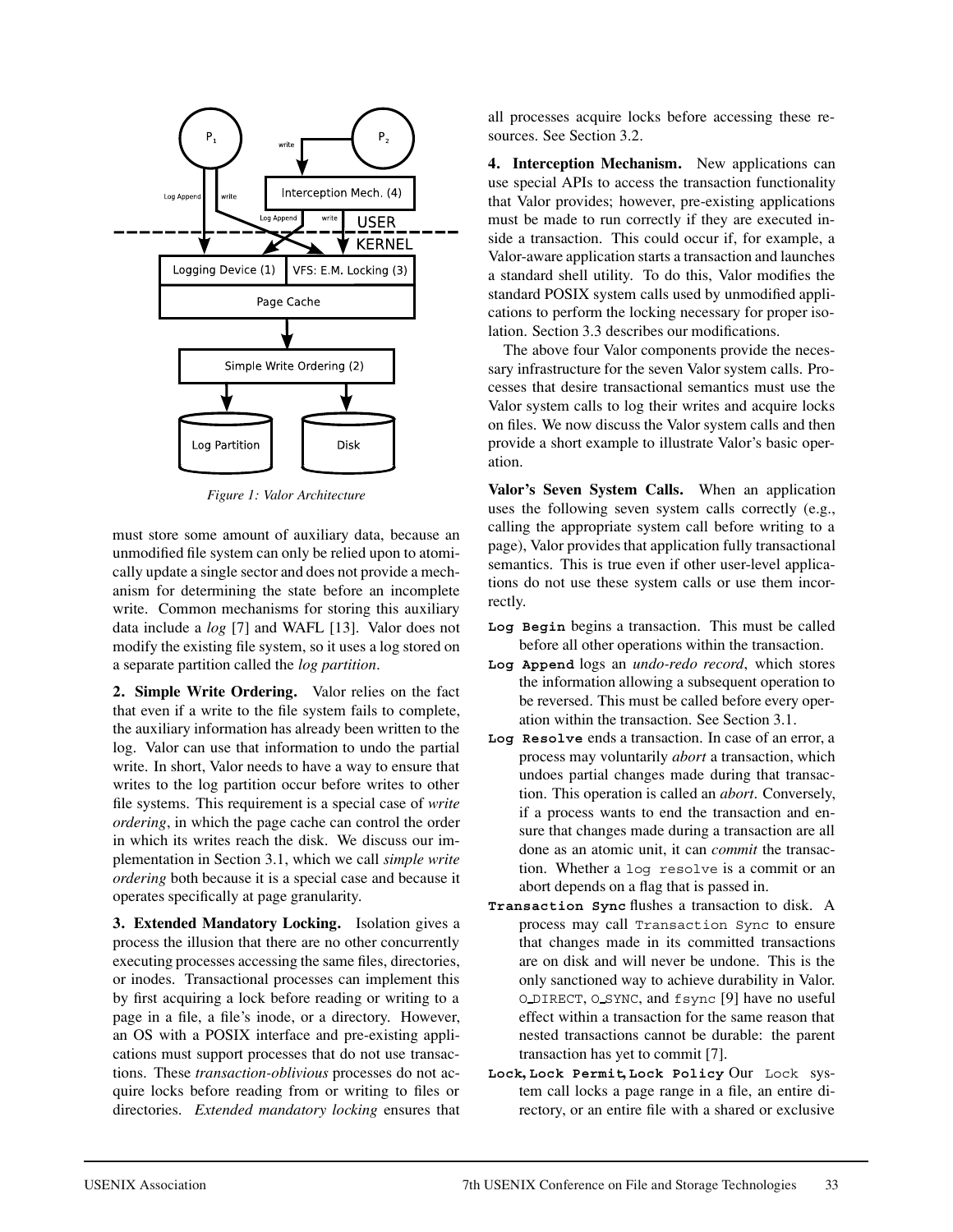lock. This is implemented as a modified fcntl. These routines provide Valor's support for transactional isolation. Lock Permit and Lock Policy are required for security and inter-process transactions, respectively. See Section 3.2.

**Cooperating with the Kernel Page Cache.** As illustrated in Figure 1, the kernel's page cache is central to Valor, and one of Valor's key contributions is its close cooperation with the page cache. In systems that do not support transactions, the write(2) system call initiates an asynchronous write which is later flushed to disk by the kernel page cache's dirty-page write-back thread. In Linux, this thread is called pdflush [1]. If an application requires durability in this scenario, it must explicitly call fsync(2). Omitting durability by default is an important optimization which allows pdflush to economize on disk seeks by grouping writes together. Databases, despite introducing transaction semantics, achieve similar economies through *No-Force* page caches. These caches write auxiliary log records only when a transaction commits, and then only as one large serial write, and use threads similar to pdflush to flush data pages asynchronously [7]. Valor is also No-Force, but can further reduce the cost of committing a transaction by writing nothing—neither log pages nor data pages—until pdflush activates. Valor's simple write ordering scheme facilitates this optimization by guaranteeing that writes to the log partition always occur before the corresponding data writes. In the absence of simple write ordering, Valor would be forced to implement a redundant page cache, as many other systems do. Valor implements simple write ordering in terms of existing Linux fsync semantics which returns when the writes are scheduled, but before they hit the disk platter. This introduces a short race where applications running on top of Valor and the other systems we evaluated (Berkeley DB, Stasis, and ext3) could crash unrecoverably. Unfortunately, this is the standard fsync implementation and impacts other systems such as MySQL, Berkeley DB, and Stasis [45] which rely on fsync or its like (i.e., fdatasync, O SYNC, and direct-IO).

One complexity introduced by this scheme is that a transaction may be completely written to the log, and reported as durable and complete, but its data pages may not yet all be written to disk. If the system crashes in this scenario, Valor must be able to complete the disk writes during recovery to fulfill its durability guarantee. Similar to database systems that also perform this optimization, Valor includes sufficient information in the log entries to *redo* the writes, allowing the transaction to be completed during recovery.

Another complexity is that Valor supports large transactions that may not fit entirely in memory. This means that some memory pages that were dirtied during an incomplete transaction may be flushed to disk to relieve memory pressure. If the system crashes in this scenario, Valor must be able to rollback these flushes during recovery to fulfill its atomicity guarantee. Valor writes *undo* records describing the original state of each affected page to the log when flushing in this way. A page cache that supports flushing dirty pages from uncommitted transactions is known as a *Steal* cache; XFS [41], ZFS [40], and other journaling file systems are No-Steal, which limits their transaction size [42] (see Section 2). Valor's solution is a variant of the ARIES transaction recovery algorithm [20].

**An Example.** Figure 2 illustrates Valor's writeback mechanism. A process  $P_2$  initially calls the Lock system call to acquire access to two data pages in a file, then calls the Log Append system call on them, generating the two 'L's in the figure, and then calls write(2) to update the data contained in the pages, generating the two 'P's in the figure. Finally, it commits the transaction and quits. The processes did not call transaction sync. On the left hand side, the figure shows the state of the system before  $P_2$  commits the transaction; because of Valor's non-durable No-Force logging scheme, data pages and corresponding undo/redo log entries both reside in the page cache. On the right hand side, the process has committed and exited; simple write ordering ensures that the log entries are safely resident on disk, and the data pages will be written out by pdflush as needed.



*Figure 2: Valor Example*

We now discuss each of Valor's four architectural components in detail. Section 3.1 discusses the logging, simple write ordering, and recovery components of Valor. Section 3.2 discusses Valor's extended mandatory locking mechanism, and Section 3.3 explains Valor's interception mechanism.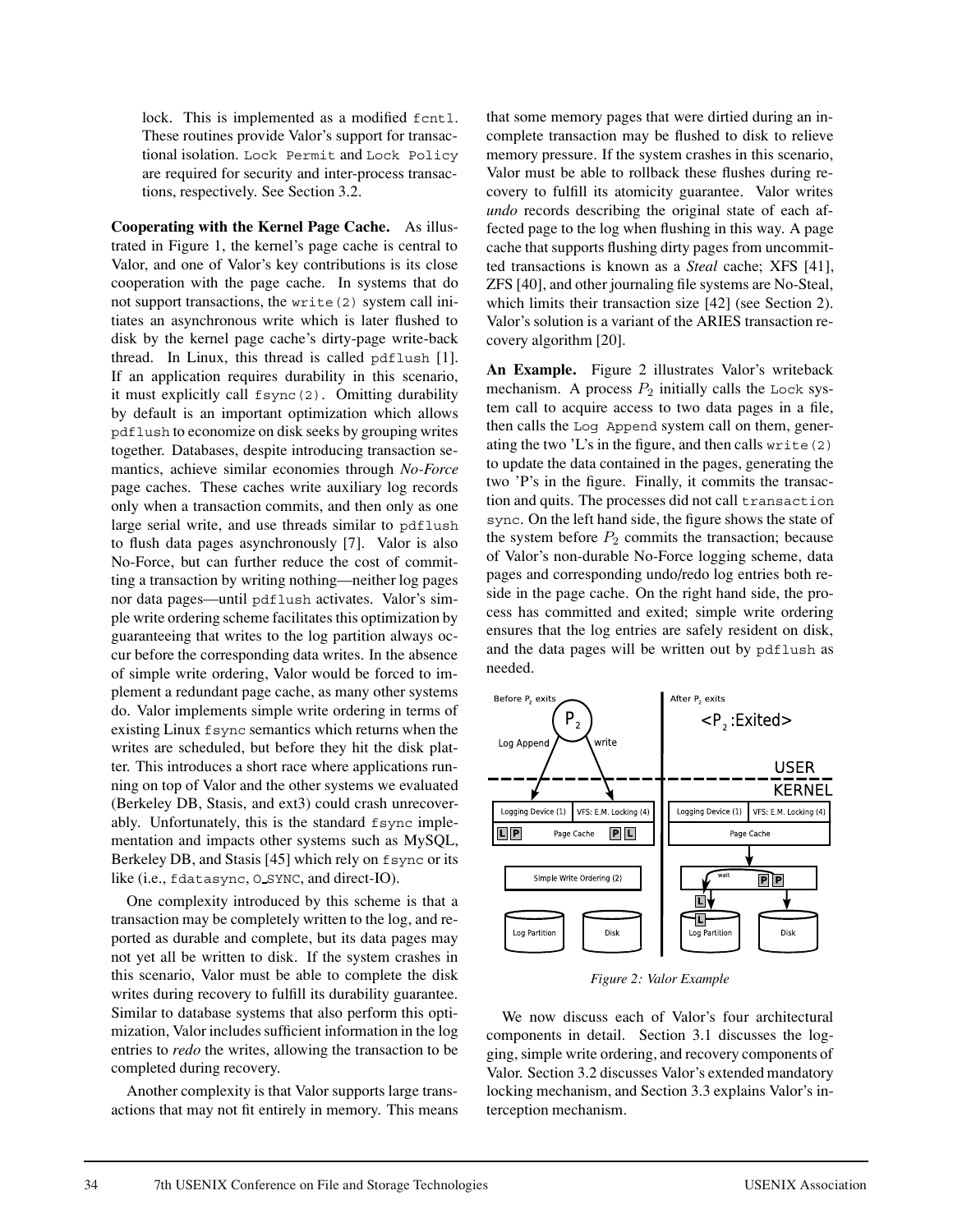### **3.1 The Logging Interface**

Valor maintains two logs. A *general-purpose log* records information on directory operations, like adding and removing entries from a directory, and inode operations, like appends or truncations. A *page-value log* records modifications to individual pages in regular files [2]. Before writing to a page in a regular file (*dirtying* the page), and before adding or removing a name from a directory, the process must call Log Append to prepare the associated undo-redo record. We refer to this undo-redo record as a *log record*. Since the bulk of file system I/O is from dirtying pages and not directory operations, we have only implemented Valor's page log for evaluation. Valor manages its logs by keeping track of the state of each transaction, and tracking which log records belong to which transactions.



### **3.1.1 In-Memory Data Structures**

There are three states a transaction can be in during the course of its life: (1) *in-flight*, in which the application has called Log Begin but has not yet called Log Resolve; (2) *landed*, in which the application has called Log Resolve but the transaction is not yet safe to deallocate; and (3) *freeing*, in which the transaction is ready to be deallocated. Landed is distinct from freeing because if an application does not require durability, Log Resolve causes neither the log nor the data from the transaction to be flushed to disk (see above, *Cooperating with the Kernel Page Cache*).

Valor tracks a transaction by allocating a *commit set* for that transaction. A commit set consists of a unique *transaction ID* and a list of log records. As depicted in Figure 3, Valor maintains separate lists of in-flight, landed, and freeing commit sets. It also uses a radix tree to track free on-disk log records.

**Life Cycle of a Transaction.** When a process calls Log Begin, it gets a transaction ID by allocating a new log record, called a *commit record*. Valor then creates an in-memory commit set and moves it onto the inflight list. During the lifetime of the transaction, whenever the process calls Log Append, Valor adds new log records to the commit set. When the process calls Log Resolve, Valor moves its commit set to the landed list and marks it as *committed* or *aborted* depending on the flag passed in by the process. If the transaction is committed, Valor writes a *magic value* to the commit record allocated during Log Begin. If the system crashes and the log is complete, the value of this log record dictates whether the transaction should be recovered or aborted.

One thing Valor must be careful about is the case in which a log record is flushed to disk by pdflush, its corresponding file page is updated with a new value, and the file system containing that file page writes it to disk, thus violating write ordering. To resolve this issue, Valor keeps a flag in each page in the kernel's page cache. This flag can read *available* or *unavailable*; between the time Valor flushes the page's log record to the log and the time the file system writes the dirty page back to disk, it is marked as unavailable, and processes which try to call Log Append to add new log records wait until it becomes available, thus preserving our simple write ordering constraint. For hot file-system pages (e.g., those containing global counters), this could result in bursty write behavior. One possible remedy is to borrow Ext3's solution: when writing to an *unavailable* page, Valor can create a copy. The original copy remains read-only and is freed after the flush completes. The new copy is used for new reads and writes and is not flushed until the next pdflush, maintaining the simple write ordering.

We modified pdflush to maintain Valor's in-memory data structures and to obey simple write ordering by flushing the log's super block before all other super blocks. When pdflush runs, it (1) moves commit sets which have been written back to disk to the freeing list, (2) marks all page log records in the inflight and landed lists as unavailable, (3) atomically transitions the disk state to commit landed transactions to disk, and (4) iterates through the freeing list to deallocate transactions which have been safely written back to disk.

**Soft vs. Hard Deallocations.** Valor deallocates log records in two situations: (1) when a Log Append fails to allocate a new log record, and (2) when pdflush runs. *Soft deallocation* waits for pdflush to naturally write back pages and moves a commit set to the freeing list to be deallocated once all of its log records have had their changes written back. *Hard deallocation* explicitly flushes a landed commit set's dirty pages and directory modifications so it can immediately deallocate it.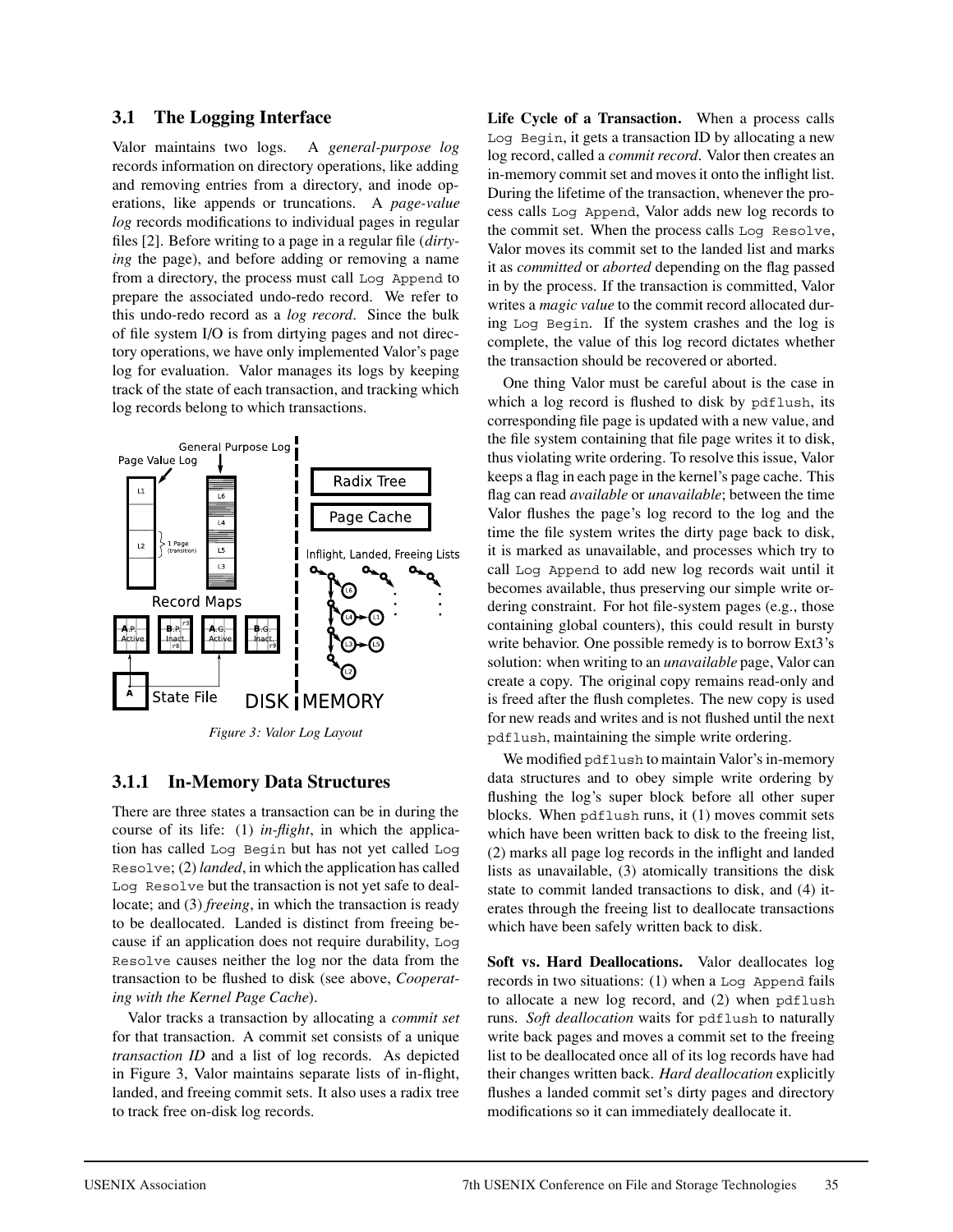#### **3.1.2 On-Disk Data Structures**

Figure 3 shows the page-value log and general-purpose log. Valor maintains two *record map* files to act as superblocks for the log files, and to store which log records belong to which transactions. One of these record map files corresponds to the general-purpose log, and the other to the page-value log. For a given log, there are exactly the same number of entries in the record map as there are log records in the log. The five fields of a record map entry are:

**Transaction ID** The transaction (commit set) this log record belongs to.

**Log Sequence Number (LSN)** Indicates when this log record was allocated.

**inode** Inode of the file whose page was modified. **netid** Serial number of the device the inode resides on. **offset** Offset of the page that was modified.

General-purpose log records contain directory path names for recovery of original directory listings in case of a crash. Page value log records contain a speciallyencoded page to store both the undo and the redo record. The state file is part of the mechanism employed by Valor to ensure atomicity. It is described in Section 3.1.3 along with Valor's atomic flushing procedure.

**Transition Value Logging.** Although the undo-redo record of an update to a page could be stored as the value of the page before the update and the value after, Valor instead makes a reasonable optimization in which it stores only the XOR of the value of the page before and after the update. This is called a *transition page*. Transition pages can be applied to either recover or abort the on-disk image. A pitfall of this technique is that idempotency is lost [7]; Valor avoids this problem by recording the location and value of the first bit of each sector in the log record that differed between the undo and redo image. Although log records are always page-sized, this information must be stored on a per-sector basis as the disk may only write part of the page. (Because meta-data is stored in a separate map, transition pages in the log are all sector-aligned.) If a transaction updates the same page multiple times, Valor forces each Log Append call to wait on the Page Available flag which is set by the simple write ordering component operating within pdflush. If it does not have to wait, the call may update the log record's page directly, incurring no I/O. However, if the call must wait, then a new log record must be made to ensure recoverability.

### **3.1.3 LDST: Log Device State Transition**

Valor's in-memory data structures are a reflection of Valor's on-disk state; however, as commit sets and log records are added, Valor's on-disk state becomes stale until the next time pdflush runs. We ensure that pdflush performs an atomic transition of Valor's ondisk state to reflect the current in-memory state, thus making it no longer stale. To represent the previous and next state of Valor's on-disk files, we have a *stable* and *unstable* record map for each log file. The stable record maps serve as an authoritative source for recovery in the event of a crash. The unstable record maps are updated during Valor's normal operation, but are subject to corruption in the event of crashes. The purpose of Valor's LDST is to make the unstable record map consistent, and then safely and atomically relabel the stable record maps as unstable and vice versa. This is similar to the scheme employed by LFS [32, 37].

The core atomic operation of the LDST is a pointer update, in which Valor updates the state file. This file is a pointer to the pair of record maps that is currently stable. Because it is sector-aligned and less than one sector in size, a write to it is atomic. All other steps ensure that the record maps are accurate at the point in time where the pointer is updated. The steps are as follows:

- 1. Quiesce (block) all readers and writers to any ondisk file in the Valor partition.
- 2. Flush the inodes of the page-value and generalpurpose log files. This flushes all new log records to disk. Log records can only have been added, so a crash at this point has no effect as the stable records map does not point to any of the new entries.
- 3. Flush the inodes of the unstable page-value and general-purpose record map files.
- 4. Write the names of the newly stable record maps to the state file.
- 5. Flush the inode of the state file. The up-to-date record map is now stable, and Valor now recovers from it in case of a system crash.
- 6. Copy the contents of the stable (previously unstable) record map over the contents of the unstable (previously stable) record map, bringing it up to date.
- 7. Un-quiesce (unblock) readers and writers.
- 8. Free all freeing log records.

**Atomicity.** The atomicity of transactions in Valor follows from two important constraints which Valor ensures that the OS obeys: (1) that writes to the log partition and data partitions obey simple write ordering and (2) that the LDST is atomic. At mount time, Valor runs recovery (Section 3.1.4) to ensure that the log is ready and fully describes the on-disk system state when it is finished mounting. Thereafter, all proper transactional writes are preceded by Log Append calls. No writes go to disk until pdflush is called or Valor's Transaction Sync is called. Simple write ordering ensures that in both cases, the log records are written before the inplace updates, so no update can reach the disk unless its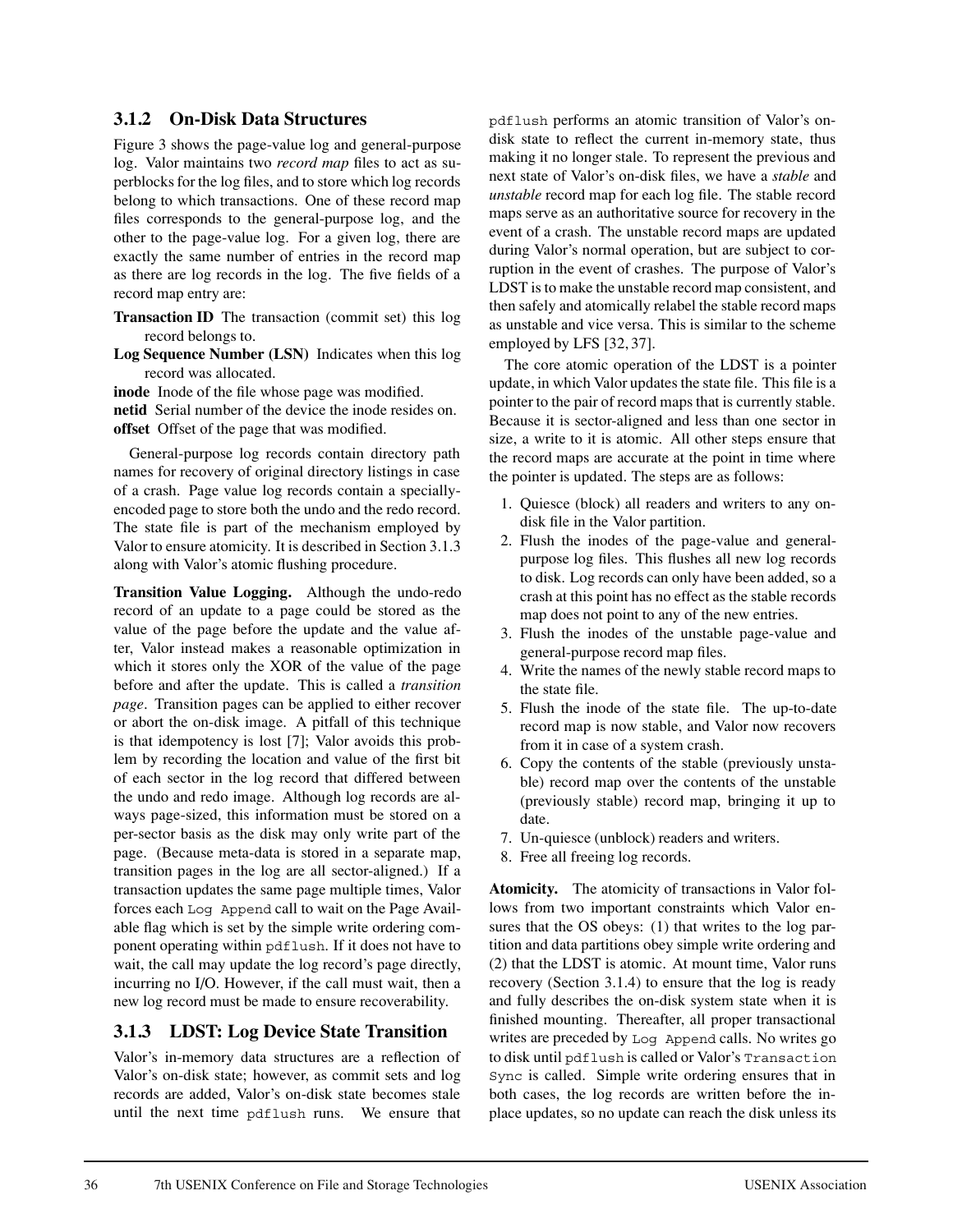corresponding log record has already been written. Log records themselves are written atomically and safely because writes to the log's backing store are only made during an LDST. Since an LDST is atomic, the state of the entire system advances forward atomically as well.

## **3.1.4 Performing Recovery**

**System Crash Recovery.** During the mount operation, the logging device checks to see if there are any outstanding log records and, if so, runs recovery. During umount, the Logging Device flushes all committed transactions to disk and aborts all remaining transactions. Valor can perform recovery easily by reading the state file to determine which record map for each log is stable, and reconstructing the commit sets from these record maps. A log sequence number (LSN) stored in the record map allows Valor to read in reverse order the events captured within the log and play them forward or back based on whether the write needs to be completed to satisfy durability or rolled back to satisfy atomicity. Recovery finds all record map entries and makes a commit set for each of them which is by default marked as aborted. While traversing through record map entries if it finds a record map entry with a magic value (written asynchronously during Log Resolve) indicating that this transaction was committed, it marks that set committed. Finally all commit sets are deallocated and an LDST is performed. The system can come on line.

**Process Crash Recovery.** Recovery handles the case of a system crash, something handled by all journaling file systems. However, Valor also supports user-process transactions and, by extension, user-process recovery. When a process calls the do exit process clean-up routine in the kernel, their task struct is checked to see if a transaction was in-flight. If so, then Valor moves the commit set for the transaction onto the landed list and marks the commit set as aborted.

## **3.2 Ensuring Isolation**

*Extended mandatory locking* is a derivation of mandatory locking, a system already present in Linux and Solaris [10, 18]. Mandatory locks are shared for reads but exclusive for writes and must be acquired by all processes that read from or write to a file. Valor adds these additional features: (1) a locking permission bit for owner, group, and all (LPerm), (2) a lock policy system call for specifying how locks are distributed upon exit, and (3) the ability to lock a directory (and the requirement to acquire this lock for directory operations). System calls performed by non-transactional processes that write to a file, inode, or directory object acquire the appropriate lock before performing the operation and then release the lock upon returning from the call. Nontransactional system calls are consequently two-phase

with respect to exclusive locks and well-formed with respect to writes. Thus Valor provides degree 1 isolation. In this environment, then, by the degrees of isolation theorem [7], transactional processes that obey higher degrees of isolation can have transactions with repeatable reads (degree 3) and no lost updates (degree 2).

Valor supports inter-process transactions by implementing inter-process locking. Processes may specify (1) if their locks can be recursively acquired by their children, and (2) if a child's locks are released or instead given to its parent when the child exits. These specifications are propagated to the Extended Mandatory Locking system with the Lock Policy system call.

Valor prevents misuse of locks by allowing a process to acquire a lock only under one of two circumstances: (1) if the process has permission to acquire a lock on the file according to the LPerm of the file, or (2) if the process has read access or write access, depending on the type of the lock. Only the owner of a file can change the LPerm, but changes to the LPerm take effect regardless of transactions' isolation semantics. Deadlock is prevented using a deadlock-detection algorithm. If a lock would create a circular dependency, then an error is returned. Transaction-aware processes can then recover gracefully. Transaction-oblivious processes should check the status of the failed system call and return an error so that they can be aborted. This works well in practice. We have successfully booted, used, and shutdown a previous version of the Valor system with extended mandatory locking and the standard legacy programs. A related issue is the locking of frequently accessed file-system objects or pages. The default Valor behavior is to provide degree 1 isolation, which prevents another transaction from accessing the page while another transaction is writing to it. For transaction-oblivious processes, because each individual system call is treated as a transaction, these locks are short lived. For transaction-aware processes, an appropriate level of isolation can be chosen (e.g., degree 2—no lost updates) to maximize concurrency and still provide the required isolation properties.

## **3.3 Application Interception**

Valor supports applications that are aware of transactions but need to invoke subprocesses that are not transaction-aware within a transaction. Such a subprocess is wrapped in a transaction that begins when it first performs a file operation and ends when it exits. This is useful for a transactional process that forks subprocesses (e.g., grep) to do work within a transaction. During system calls, Valor checks a flag in the process to determine whether to behave transactionally or not. In particular, when a process is forked, it can specify if its child is transaction-oblivious. If so, the child has its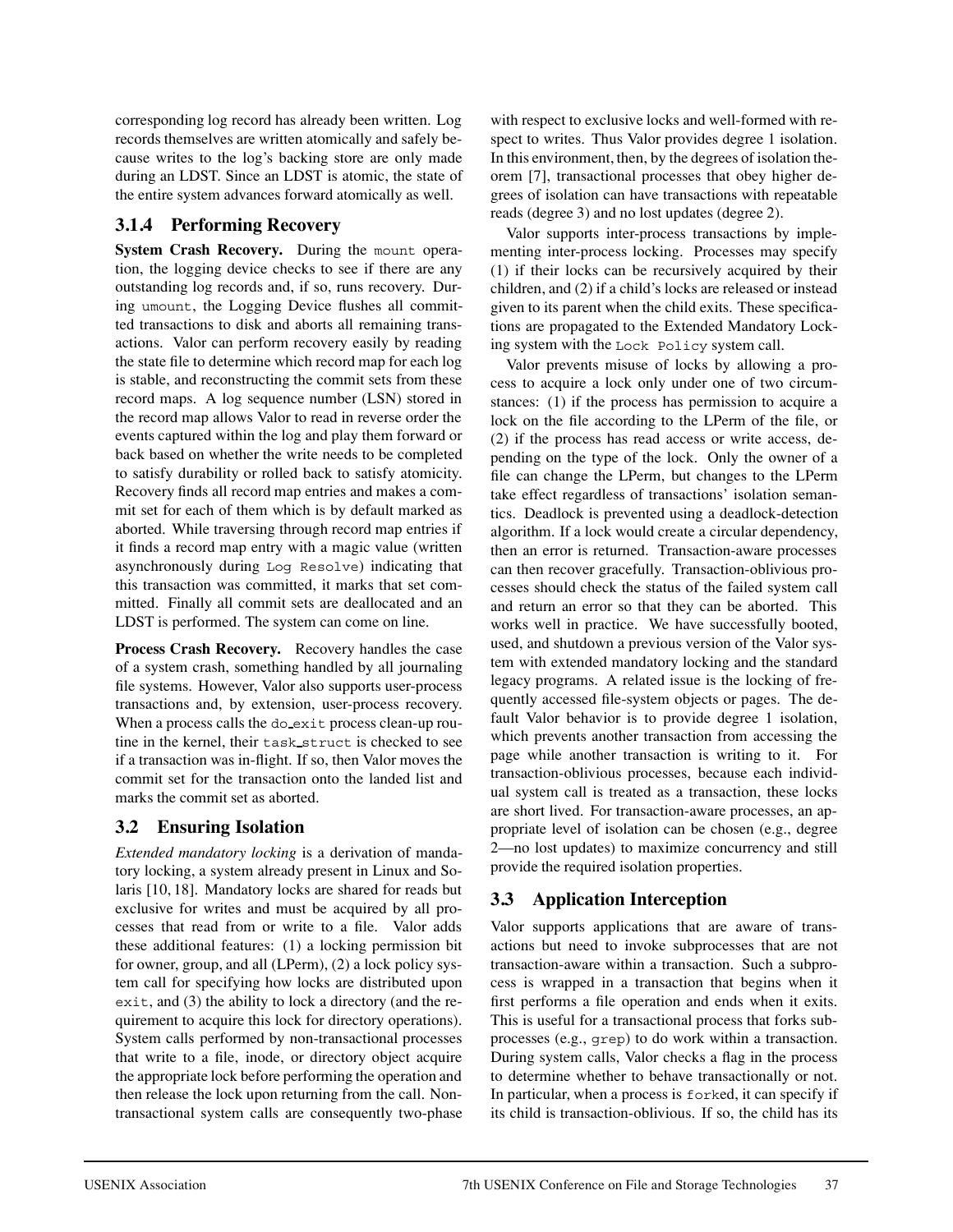Transaction ID set to that of the parent and its in-flight state set to Oblivious. When the process performs any system call that constitutes a read or a write on a file, inode, or directory object, the in-flight state is checked, and an appropriate Log Append call is made with the Transaction ID of the process.

## **4 Evaluation**

Valor provides atomicity, isolation, and durability, but these properties come at a cost: writes between the log device and other disks must be ordered, transactional writes incur additional reads and writes, and in-memory data structures must be maintained. Additionally, Valor is designed to provide these features while only requiring minor changes to a standard kernel's design. In this section we evaluate the performance of our Valor design and also compare it to stasis and BDB. Section 4.1 describes our experimental setup. Section 4.2 analyzes a benchmark based on an idealized ARIES transaction logger to derive a lower bound on overhead. Section 4.3 evaluates Valor's performance for a serial file overwrite. Section 4.4 evaluate Valor's transaction throughput. Section 4.5 analyzes Valor's concurrent performance. Finally, Section 4.6 measure Valor's recovery time. All benchmarks test scalability.

### **4.1 Experimental Setup**

We used four identical machines, each with a 2.8GHz Xeon CPU and 1GB of RAM for benchmarking. Each machine was equipped with six Maxtor DiamondMax 10 7,200 RPM 250GB SATA disks and ran CentOS 5.2 with the latest updates as of September 6, 2008. To ensure a cold cache and an equivalent block layout on disk, we ran each iteration of the relevant benchmark on a newly formatted file system with as few services running as possible. We ran all tests at least five times and computed 95% confidence intervals for the mean elapsed, system, user, and wait times using the Student's-t distribution. In each case, unless otherwise noted, the half widths of the intervals were less than 5% of the mean. Wait time is elapsed time less system and user time and mostly measures time performing I/O, though it can also be affected by process scheduling. We benchmarked Valor on the modified Valor kernel, and all other systems on a stable unmodified 2.6.25 Linux kernel.

**Comparison to Berkeley DB and Stasis.** The most similar technologies to Valor are Stasis and Berkeley DB (BDB): two user level logging libraries that provide transactional semantics on top of a page store for transactions with atomicity and isolation and with or without durability. Valor, Stasis, and BDB were all configured to store their logs on a separate disk from their data, a standard configuration for systems with more than one disk [7]. The logs used by Valor, Stasis, and BDB were set to 128MiB. Since Valor prioritizes nondurable transactions, we configured Stasis and BDB to also use non-durable transactions. This configuration required modifying the source code of Stasis to open its log without O SYNC mode. Similarly, we configured BDB's environment with DB TXN WRITE NOSYNC. The ext3 file system performs writes asynchronously by default. For file-system workloads it is important to be able to perform efficient asynchronous serial writes, so non-durable transactions performing asynchronous serial writes were the focus during our benchmarking. BDB indexed each page in the file by its page offset and file ID (an identifier similar to an inode number). We used the B-Tree access method as this is the suitable choice for a large file system [44].

## **4.2 Mock ARIES Lower Bound**

Figure 4 compares Valor's performance against a mock ARIES transaction system to see how close Valor comes to the ideal performance for its chosen logging system. We configured a separate logging block device with ext2, in order to avoid overhead from unnecessary journaling in the file system. We configured the data block device with ext3, since journaled file systems are in common use for file storage. We benchmarked a 2GiB file overwrite under three mock systems. MT-ow-noread performed the overwrite by writing zeros to the ext2 device to simulate logging, and then writing zeros to the ext3 device to simulate write back of dirty pages. MTow differs from MT-ow-noread in that it copies a preexisting 2GiB data file to the log to simulate time spent reading in the before image. MT-ow-finite differs from the other mock systems in that it uses a 128MiB log, forcing it to break its operation into a series of 128MiB copies into the log file and writes to the data file. A transaction manager based on the ARIES design must do at least as much I/O as MT-ow-finite. Valor's overhead on top of MT-ow-finite is 35%. Stasis's is 104%. The cost of MT-ow reading the before images as measured by the overhead of MT-ow on MT-ow-noread is only 2%. The cost of MT-ow-finite restricting itself to a finite log is 16% due to required additional seeking. Stasis's overhead is more than Valor's overhead due to maintaining a redundant page cache in user space.

## **4.3 Serial Overwrite**

In this benchmark we measure the time it takes for a process to transactionally overwrite an existing file. File transfers are an important workload for a file system. See Figure 5. Providing transactional protection to large file overwrites demonstrates Valor's ability to scale with larger workloads and handle typical file system operations. Since there is data on the disk already, all sys-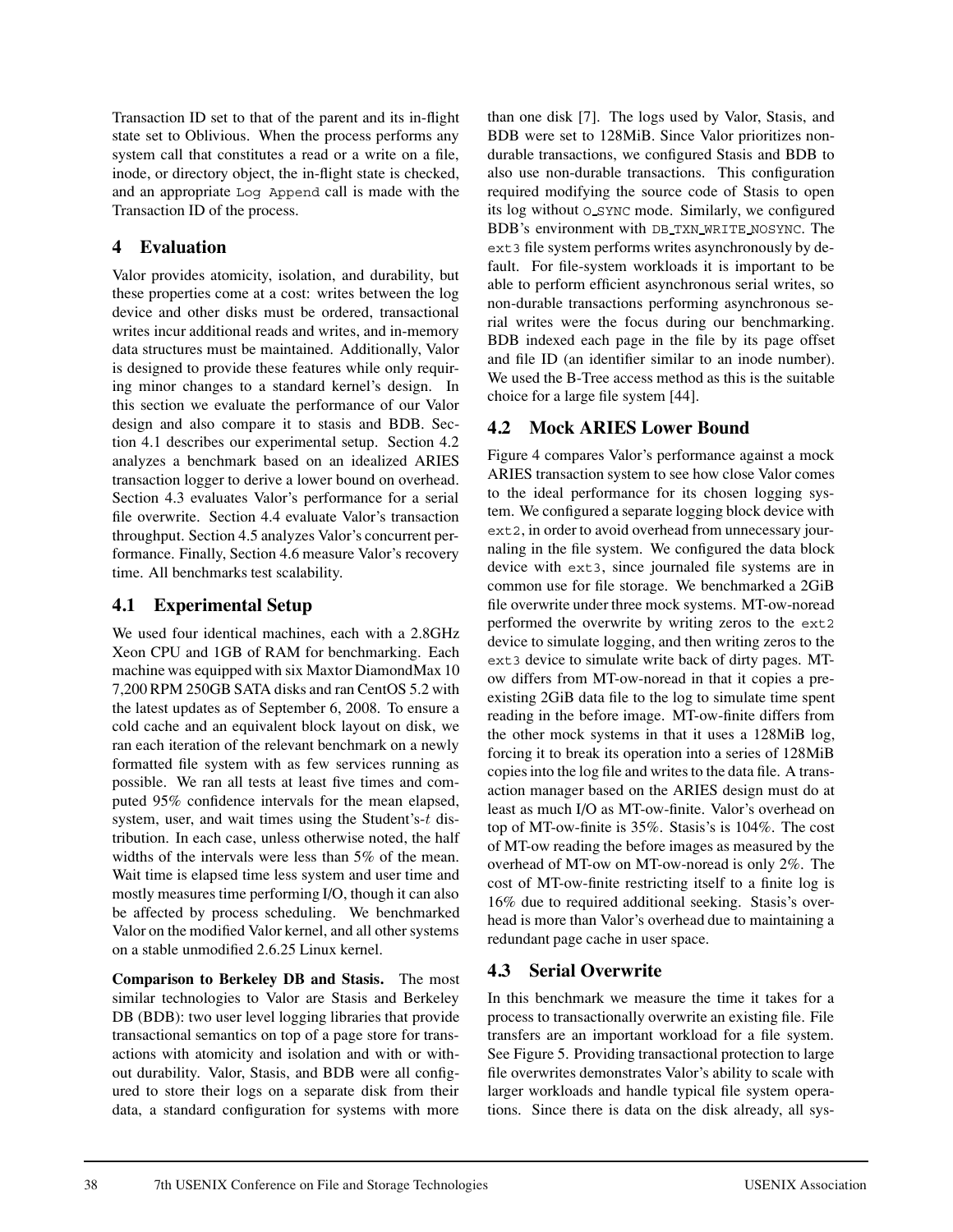

*Figure 4: Valor and Stasis's performance relative to Mock ARIES Lower Bound*



*Figure 5: Async serial overwrite of files of varying sizes*

tems but ext3 must log the contents of the page before overwriting it. The transactional systems use a transaction size of 16 pages. The primary observation from these results is that each system scales linearly with respect to the amount of data it must write. Valor runs 2.75 times longer than ext3, spending the majority of that overhead writing Log Records to the Log Device. Stasis runs 1.75 times slower than Valor. It spends additional time allocating pages in user space for its own page cache, and doing additional memory copies for its writes to both its log and its store file. For the 512 MiB over write of Valor and Stasis, and the 256 MiB over write of Stasis the half-widths were 11%, 7%, and 23% respectively. The asynchronous nature of the benchmark caused Valor and Stasis' page cache to introduce fluctuations in an otherwise stable serial write. BDB's on-disk B-Tree format, which is very different from Stasis's and Valor's simple page-based layout, makes it difficult to perform well in this I/O intensive workload that has little need for  $log(n)$  B-Tree lookups. Because of this Valor runs 8.22 times the speed of BDB.



*Figure 6: Run times for transactions, increasing granularity*

#### **4.4 Transaction Granularity**

We measured the rate for processing small durable transactions with varying transaction sizes. This benchmark establishes Valor's ability to handle many small transactions, and indicates the overhead of beginning and committing a transaction on a write. We measured BDB, Valor, Stasis, and ext3. For ext3 we simply used the native page size on the disk. See Figure 6. The throughput benchmark is simply the overwrite benchmark from Section 4.3, but we vary the size of the transaction rather than the amount of data to write. We see the typical result that the non-transactional system (ext3) is unaffected: transactional systems converge on a constant factor of the non-transactional system's performance as the overhead of beginning and committing a transaction approaches zero. BDB converges on a factor of 23 of ext3's elapsed time, Stasis converges on a factor of 4.2, and Valor converges on a factor of 2.9. It is interesting that Valor has an overhead of 76% with respect to Stasis, and Stasis has an overhead of 25% with respect to BDB for single page transactions. BDB is oriented toward small transactions making updates to a B-Tree, not serial I/O. As the granularity decreases, Stasis and BDB converge to less efficient constant factors of the non-transactional ext3's performance than what Valor converges to. This would imply that Valor's overhead for Log Append is lower than Stasis's since Valor operates from within the kernel and eliminates the need for a redundant page cache. For one page transactions BDB has already converged to a constant factor of ext3s performance starting at 1-page transactions: for transactions less than one page in size, BDB began to perform worse.

### **4.5 Concurrent Writers**

Concurrency is an important measure of how a file interface can handle seeking and less memory while writing. One application of Valor would be to grant atomicity to package managers which may unpack large packages in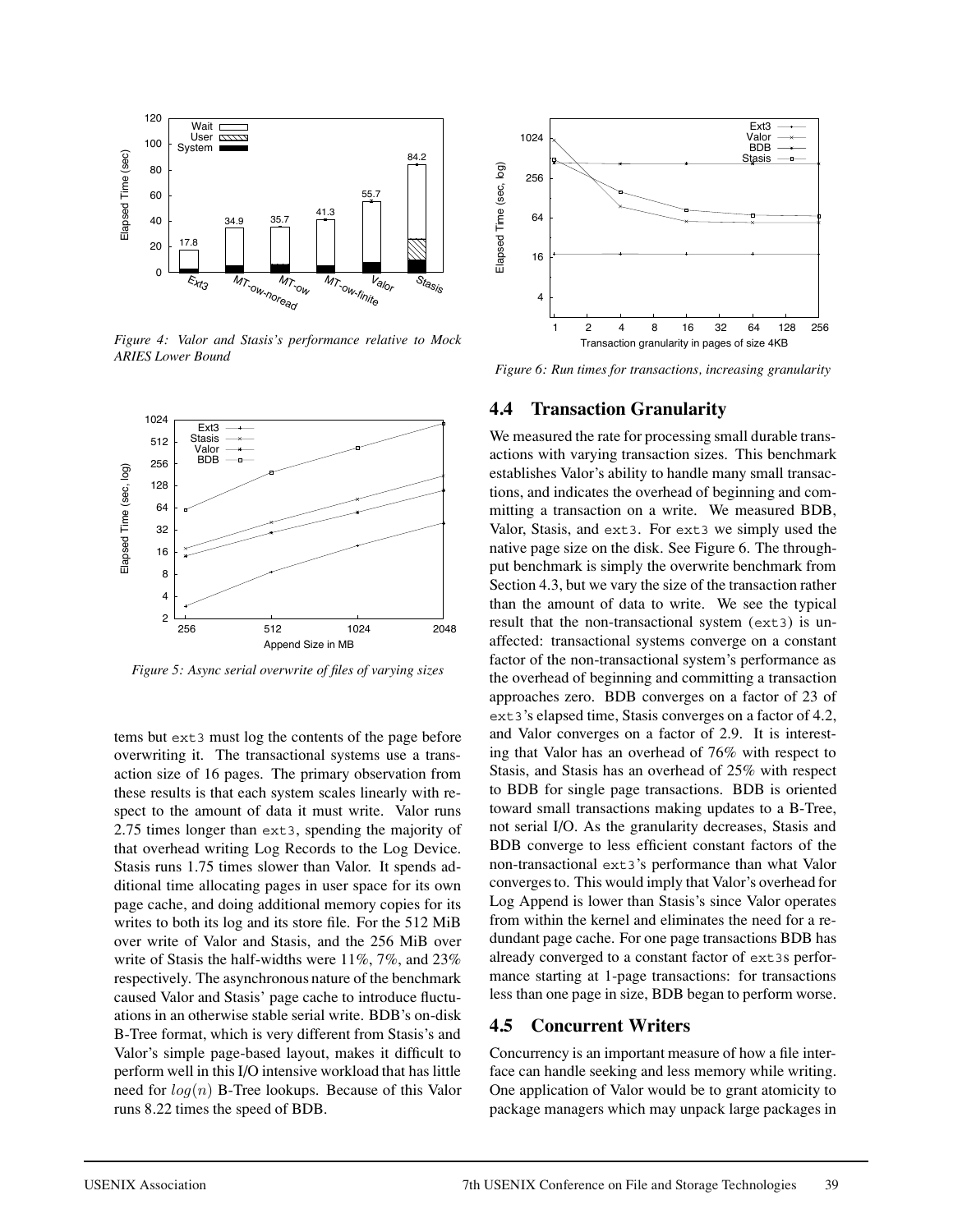

*Figure 7: Execution times for multiple concurrent processes accessing different files*

parallel. To measure concurrency we ran varying numbers of processes that would each serially overwrite an independent file concurrently. Each process wrote 1GiB of data to its own file, and we ran the benchmark with 2, 4, 8, and 16 processes running concurrently. Figure 7 illustrates the results of our benchmark. For low numbers of processes (2, 4, and 8) BDB had half-widths of 35%, 6%, and %5 because of the high variance introduced by BDB's user space page cache. Stasis and BDB run at 2.7 and 7.5 times the elapsed time of ext3. For the 2, 4, 8, and 16 process cases, Valor's elapsed time is 3.0, 2.6, 2.4, and 2.3 times that of ext3. What is notable is that these times converge on lower factors of ext3 for high numbers of concurrent writers. The transactional systems must perform a serial write to a log followed by a random seek and a write for each process. BDB and Stasis must maintain their page caches, and BDB must maintain B-Tree structures on disk and in memory. For small numbers of processes, the additional I/O of writing to Valor's log widens the gap between transactional systems and ext3, but as the number of processes and therefore the number of files being written to at once increases, the rate of seeks overtakes the cost of an extra log serial write for each data write, and maintenance of on-disk or in-memory structures for BDB and Stasis.

#### **4.6 Recovery**

One of the main goals of a journaling file system is to avoid a lengthy fsck on boot [11]. Therefore it is important to ensure Valor can recover from a crash in a finite amount of time with respect to the disk. Valor's ability to recover a file after a crash is based on its logging an equivalent amount of data during operation. The amount of total data that Valor must recover cannot exceed the length of Valor's log, which was 128 MiB in all our benchmarks. Valor's recovery process consists of: (1) reading a page from the log, (2) reading the original



*Figure 8: Time spent recovering from a crash for varying amounts of uncommitted data and varying number of processes*

page on disk, (3) determining whether to roll forward or back, and (4) writing to the original page if necessary. To see how long Valor took to recover for a typical amount of uncommitted data, we tested the recovery of 8MiB, 16MiB and 32MiB of uncommitted data. In the first trial, two processes were appending to separate files when they crashed, and their writes had to be rolled back by recovery. In the second trial, three processes were appending to separate files. Process crash was simulated by simply calling  $ext{exit}(2)$  and not committing the transaction. Valor first reads the Record Map to reconstitute the in-memory state at the time of crash, then plays each record forward or back in reverse Log Sequence Number (LSN) order. Figure 8 illustrates our recovery results. Label 2/8-rec in the figure shows elapsed time taken by recovery to recover 8MiB of data in the case of 2 process crash. We see that although the amount of time spent recovering is proportional to the amount of uncommitted data for both the 2 and 3 process case, that recovering 3 processes takes more time than for 2 because of additional seeking back and forth between pages on disk associated with log records for 3 uncommitted transactions instead of 2. 2/32-rec is 2.31 times slower than 2/16-rec and 2/16-rec is 1.46 times slower than 2/8-rec due to varying size of recoverable data. Similarly, 3/32 rec is 2.04 times slower than 3/16-rec and 3/16-rec is 1.5 times slower than 3/8-rec. Keeping the amount of recoverable data same we see that 3 processes have 44%, 63%, and 60% overhead compared to 2 process with recoverable data of 8MiB, 16MiB, 32MiB, respectively. In the worst case, Valor recovery can become a random read of 128MiB of log data, followed by another random read of 128MiB of on-disk data, and finally 128MiB of random writes to roll back on-disk data.

Valor does no logging for read-only transactions (e.g., getdents, read) because they do not modify the file system. Valor only acquires a read lock on the pages be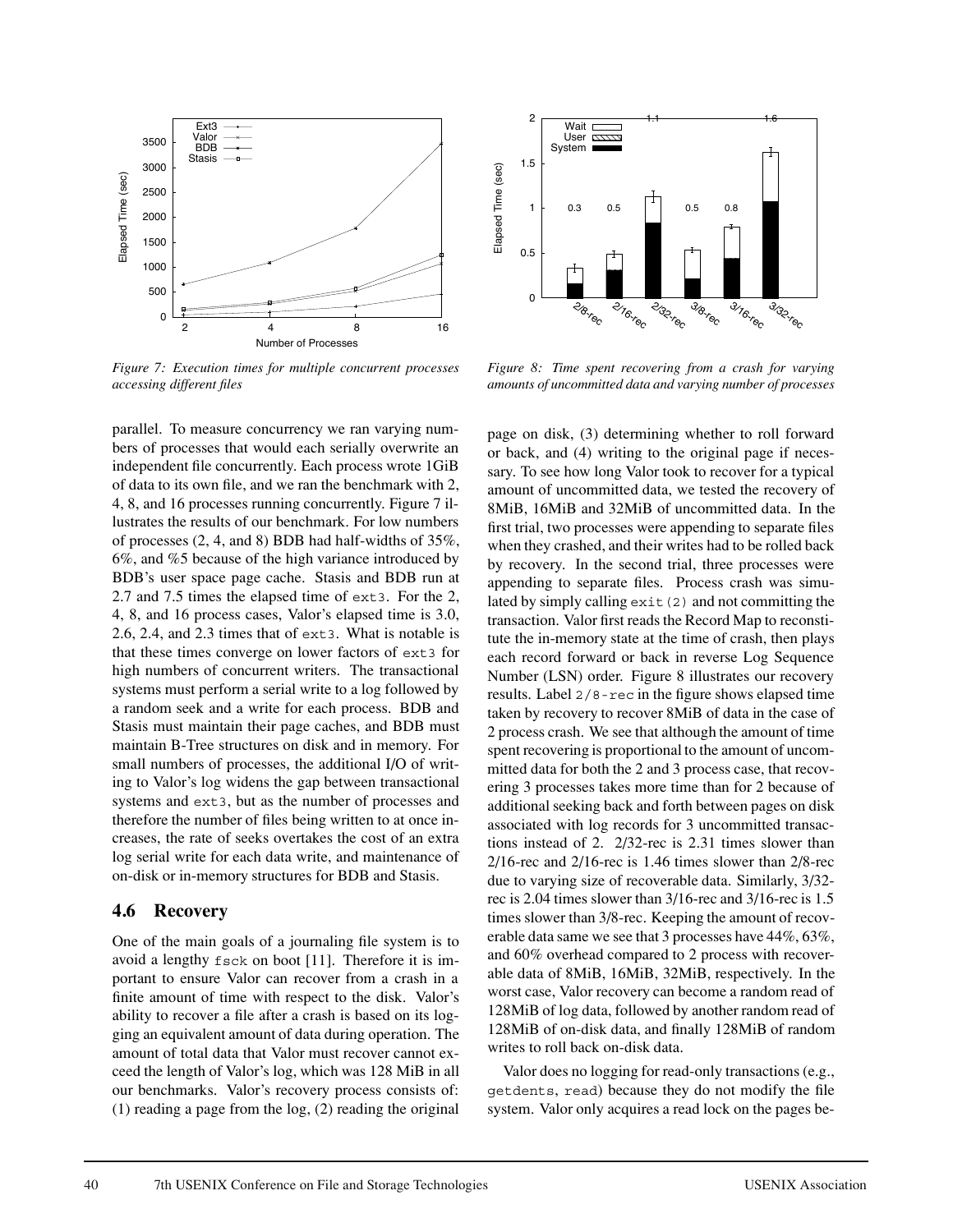ing read, and, because it calls directly down into the file system to service the read request, there is no overhead.

Systems which use an additional layer of software to translate file system operations into database operations and back again introduce additional overhead. This is why Valor achieves good performance with respect to other database-based user level file system implementations that provide transactional semantics. These alternative APIs can perform well in practice, but only if applications use their interface, and constrain their workloads to reads and writes that perform well in a standard database rather than a file system. Our system does not have these restrictions.

#### **5 Conclusions**

Applications can benefit greatly from having a POSIXcompliant transactional API that minimizes the number of modifications needed to applications. Such applications can become smaller, faster, more reliable, and more secure—as we have demonstrated in this and prior work. However, adding transaction support to existing OSs is hard to achieve simply and efficiently, as we had explored ourselves in several prototypes.

This paper has several contributions. First, we describe two older prototypes and designs for file-based transactions: (1) KBDBFS which attempted to port a standalone BDB library and add file system support into the Linux kernel—adding over 150,000 complex lines-of-code to the kernel, duplicating much effort; (2) Amino, which moved all that functionality to user level, making it simpler, but incurring high overheads.

The second and primary contribution of this paper is our design of Valor, which was informed by our previous attempts. Valor runs in the kernel cooperating with the kernel's page cache, and runs more efficiently: Valor's performance comes close to the theoretical lower bound for a log-based transaction manager, and scales much better than Amino, BDB, and Stasis

Unlike KBDBFS, however, Valor integrates seamlessly with the Linux kernel, by utilizing its existing facilities. Valor required less than 100 LoC changes to pdflush and another 300 LoC to simply wrap system calls; the rest of Valor is a standalone kernel module which adds less than 4,000 LoC to the stackable file system template Valor was based on.

**Future Work.** One of our eventual goals is to explore the use of Log Structured Merge Trees [25] to optimize our general purpose log and provide faster name lookups (e.g. decreasing the elapsed time of find).

Another interesting research direction is to use NFSv4's compound calls to implement network-based file transactions [38]. This may require semantic change to NFSv4 so as to not allow partial success of some operations within a compound, and to allow the NFS server to perform atomic updates to its back-end storage.

Finally we intend to further investigate the ramifications of weakening fsync semantics in light of current trends in hard drive write cache design. We want to explore the possibility of extending asynchronous barrier writes based on native command queueing to the user level layer so that systems which use atomicity mechanisms across multiple devices (e.g., via a logical volume manager or multiple mounts) can retain atomicity. We believe we could avoid hard drive cache flushes [23] using tagged I/O support for SATA drives and export this write ordering primitive to layers higher than the block device and file system implementation. We also are interested in analyzing the probability of failure when using varying semantics for fsync as well as analyzing the associated performance trade-offs.

**Acknowledgments.** We thank the anonymous reviewers and our shepherd, Ohad Rodeh, for their helpful comments. Special thanks go to Russel Sears, Margo Seltzer, Vasily Tarasov, and Chaitanya Yalamanchili for their help evaluating this evolving project. This work was made possible in part thanks to an NSF award CNS-0614784.

#### **References**

- [1] D. P. Bovet and M. Cesati. *Understanding the LINUX KER-NEL*. O'Reilly Media, Inc., 1005 Gravenstein Highway North, Sebatopol, CA 95472, 2005.
- [2] B. Cornell, P. A. Dinda, and F. E. Bustamante. Wayback: A User-level Versioning File System for Linux. In *Proc. of the Annual USENIX Technical Conf., FREENIX Track*, pp. 19–28, Boston, MA, Jun. 2004.
- [3] R. Elmasri and S. B. Navathe. *Fundamentals of Database Systems*. Addison-Wesley, 3rd edition, 2000.
- [4] E. Gal and S. Toledo. A transactional flash file system for microcontrollers. In *Proc. of the Annual USENIX Technical Conf.*, pp. 89–104, Anaheim, CA, Apr. 2005.
- [5] N. H. Gehani, H. V. Jagadish, and W. D. Roome. OdeFS: A File System Interface to an Object-Oriented Database. In *Proc. of the 20th International Conf. on Very Large Databases*, pp. 249– 260, Santiago, Chile, Sept. 1994. Springer-Verlag Heidelberg.
- [6] D. K. Gifford, R. M. Needham, and M. D. Schroeder. The Cedar File System. *Communications of the ACM*, 31(3):288– 298, 1988.
- [7] J. Gray and A. Reuter. *Transaction processing: concepts and techniques*. Morgan Kaufmann, San Mateo, CA, 1993.
- [8] M. Haardt and M. Coleman. *ptrace(2)*. Linux Programmer's Manual, Section 2, Nov. 1999.
- [9] M. Haardt and M. Coleman. *fsync(2)*. Linux Programmer's Manual, Section 2, 2001.
- [10] M. Haardt and M. Coleman. *fcntl(2)*. Linux Programmer's Manual, Section 2, 2005.
- [11] R. Hagmann. Reimplementing the Cedar file system using logging and group commit. In *Proc. of the 11th ACM Symposium on Operating Systems Principles*, pp. 155–162, Austin, TX, Oct. 1987.